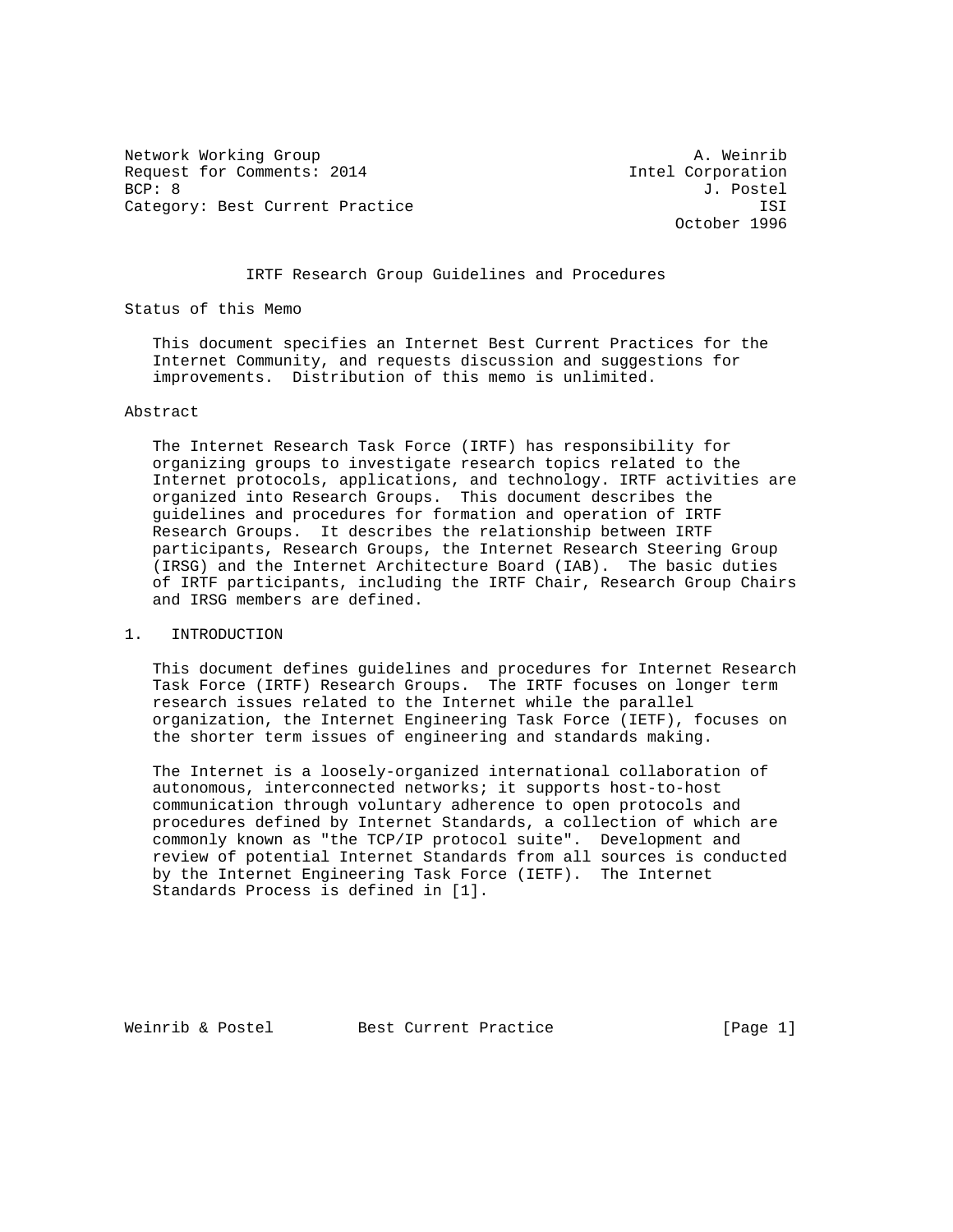The IRTF is a composed of a number of focused, long-term, small Research Groups. These groups work on topics related to Internet protocols, applications, architecture and technology. Research Groups are expected to have the stable long term membership needed to promote the development of research collaboration and teamwork in exploring research issues. Participation is by individual contributors, rather than by representatives of organizations.

 The IRTF is managed by the IRTF Chair in consultation with the Internet Research Steering Group (IRSG). The IRSG membership includes the IRTF Chair, the chairs of the various Research Group and possibly other individuals ("members at large") from the research community.

 The IRTF Chair is appointed by the IAB, the Research Group chairs are appointed as part of the formation of Research Groups (as detailed below) and the IRSG members at large are chosen by the IRTF Chair in consultation with the rest of the IRSG and on approval by the IAB.

 In addition to managing the Research Groups, the IRSG may from time to time hold topical workshops focusing on research areas of importance to the evolution of the Internet, or more general workshops to, for example, discuss research priorities from an Internet perspective.

 This document defines procedures and guidelines for formation and operation of Research Groups in the IRTF. The duties of the IRTF Chair, the Research Group Chairs and IRSG members are also described. Except for members at large of the IRSG, there is no general participation in the IRTF, only participation in a specific Research Group.

 The document uses: "shall", "will", "must" and "is required" where it describes steps in the process that are essential, and uses: "suggested", "should" and "may" where guidelines are described that are not essential, but are strongly recommended to help smooth Research Group operation. The terms "they", "them" and "their" are used in this document as third-person singular pronouns.

## 1.1. IRTF approach

 The reader is encouraged to study The Internet Standards Process [1] to gain a complete understanding of the philosophy, procedures and guidelines of the IETF and its approach to standards making.

 The IRTF does not set standards, and thus has somewhat different and complementary philosophy and procedures. In particular, an IRTF Research Group is expected to be long-lived, producing a sequence of

Weinrib & Postel Best Current Practice [Page 2]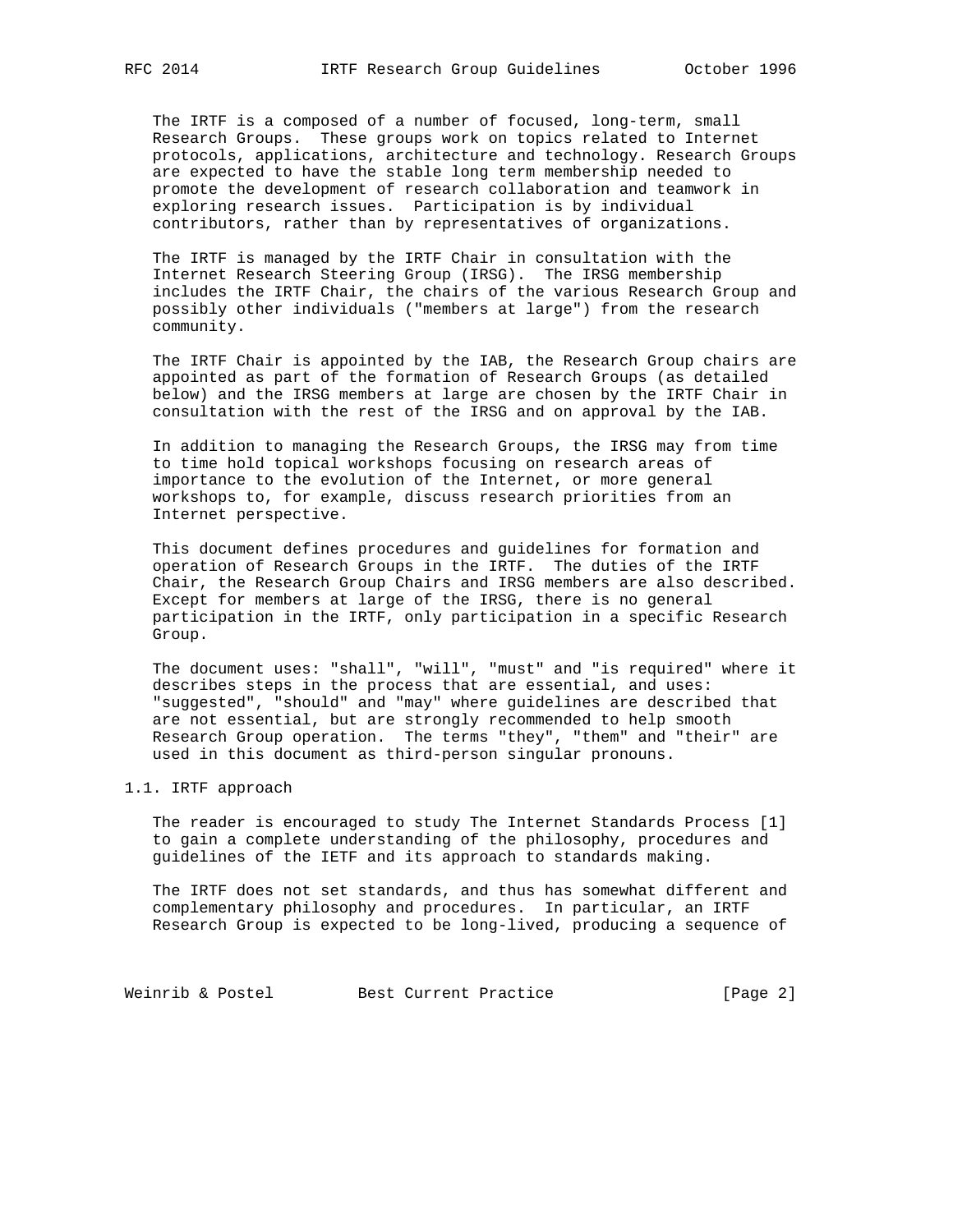"products" over time. The products of a Research Group are research results that may be disseminated by publication in scholarly journals and conferences, as white papers for the community, as Informational RFCs, and so on. In addition, it is expected that technologies developed in a Research Group will be brought to the IETF as input to IETF Working Group(s) for possible standardization. However, Research Group input carries no more weight than other community input, and goes through the same standards setting process as any other proposal.

 IRTF Research Groups are formed to encourage research in areas of importance to the evolution of the Internet. Clearly, anyone may conduct such research, whether or not they are members of a Research Group. The expectation is that by sponsoring Research Groups, the IRTF can foster cross-organizational collaboration, help to create "critical mass" in important research areas, and add to the visibility and impact of the work.

 IRTF Research Groups may have open or closed memberships. Limited membership may be advantageous to the formation of the long term working relationships that are critical to successful collaborative research. However, limited membership must be used with care and sensitivity to avoid unnecessary fragmentation of the work of the research community. Allowing limited membership is in stark contrast to IETF Working Groups, which are always open; this contrast reflects the different goals and environments of the two organizations research vs. standards setting.

 To ameliorate the effects of closed membership, all Research Groups are required to regularly report progress to the community, and are encouraged to hold occasional open meetings (most likely co-located with IETF meetings). In addition, the IRTF may host open plenaries at regular IETF meetings during which research results of interest to the community are presented. Finally, multiple Research Groups working in the same general area may be formed if appropriate.

 Even more than the IETF, the work of the IRSG is expected to be marked by informality. The goal is to encourage and foster valuable research, not to add burdensome bureaucracy to the endeavor.

# 1.2. Acknowledgments

 This document is based on the March 1994 RFC "IETF Working Group Guidelines and Procedures" by E. Huizer and D. Crocker [2].

Weinrib & Postel Best Current Practice [Page 3]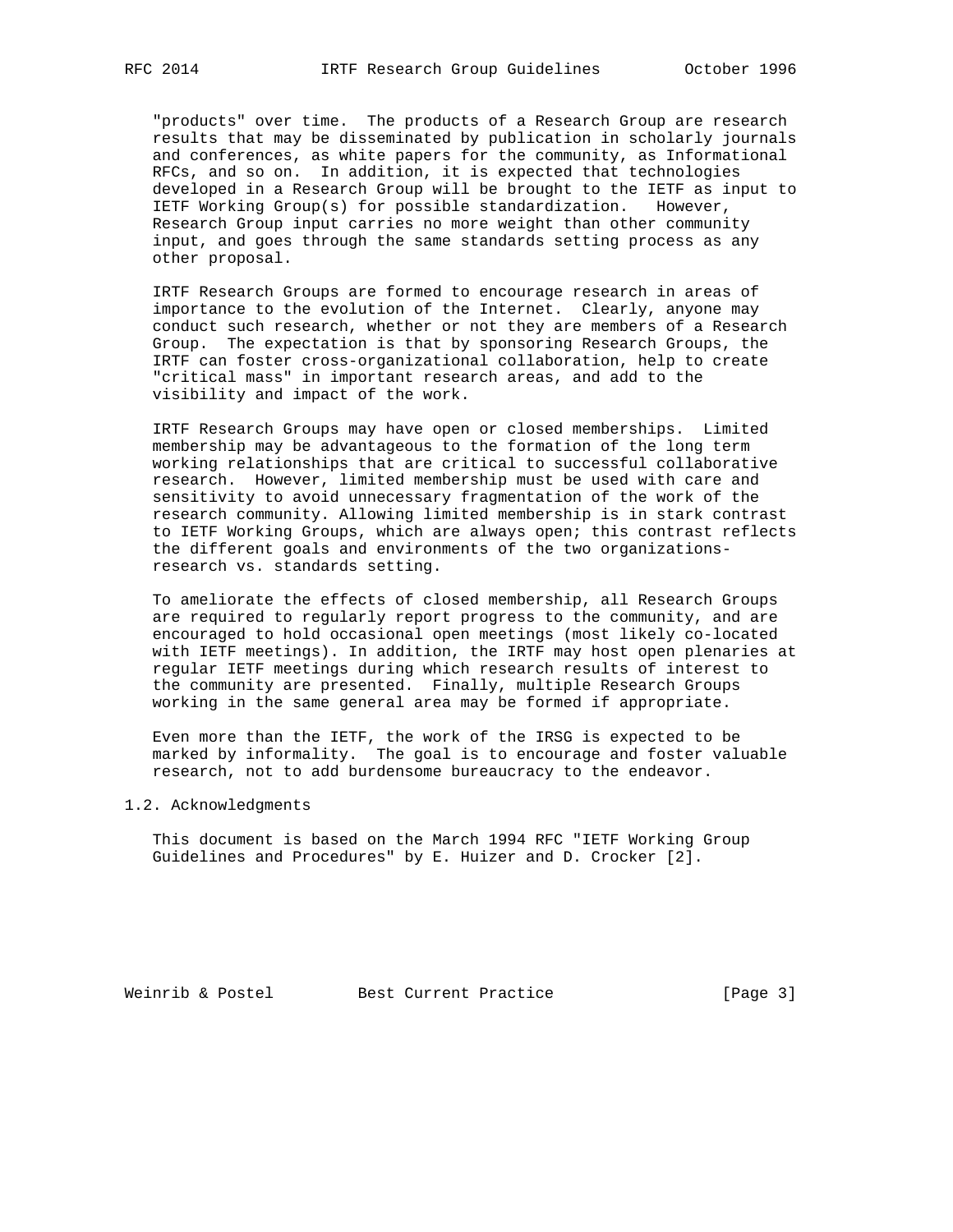# 2. RESEARCH GROUP FORMATION

 Research Groups are the activity centers in the IRTF. A Research Group is typically created to address a research area related to Internet protocols, applications, architecture or technology area. Research Groups have the stable long term membership needed to promote the development of research collaboration and teamwork in exploring research issues. Participation is by individual contributors, rather than by representatives of organizations.

 A Research Group may be established at the initiative of an individual or group of individuals. Anyone interested in creating an IRTF Research Group must submit a charter for the proposed group to the IRTF Chair along with a list of proposed founding members. The charter will be reviewed by the IRSG and then forwarded to the IAB for approval.

 If approved, the charter is placed on the IRTF Web site, and published in the Internet Monthly Report (IMR).

2.1. Criteria for formation

 In determining whether it is appropriate to create a Research Group, the IRTF Chair, the IRSG and the IAB will consider several issues:

- Is the research area that the Research Group plans to address clear and relevant for the Internet community?
- Will the formation of the Research Group foster work that would not be done otherwise. For instance, membership drawn from more than a single institution, more than a single country, and so on, is to be encouraged.
- Do the Research Group's activities overlap with those of another Research Group? If so, it may still be appropriate to create the Research Group, but this question must be considered carefully since subdividing efforts often dilutes the available technical expertise.

Weinrib & Postel Best Current Practice [Page 4]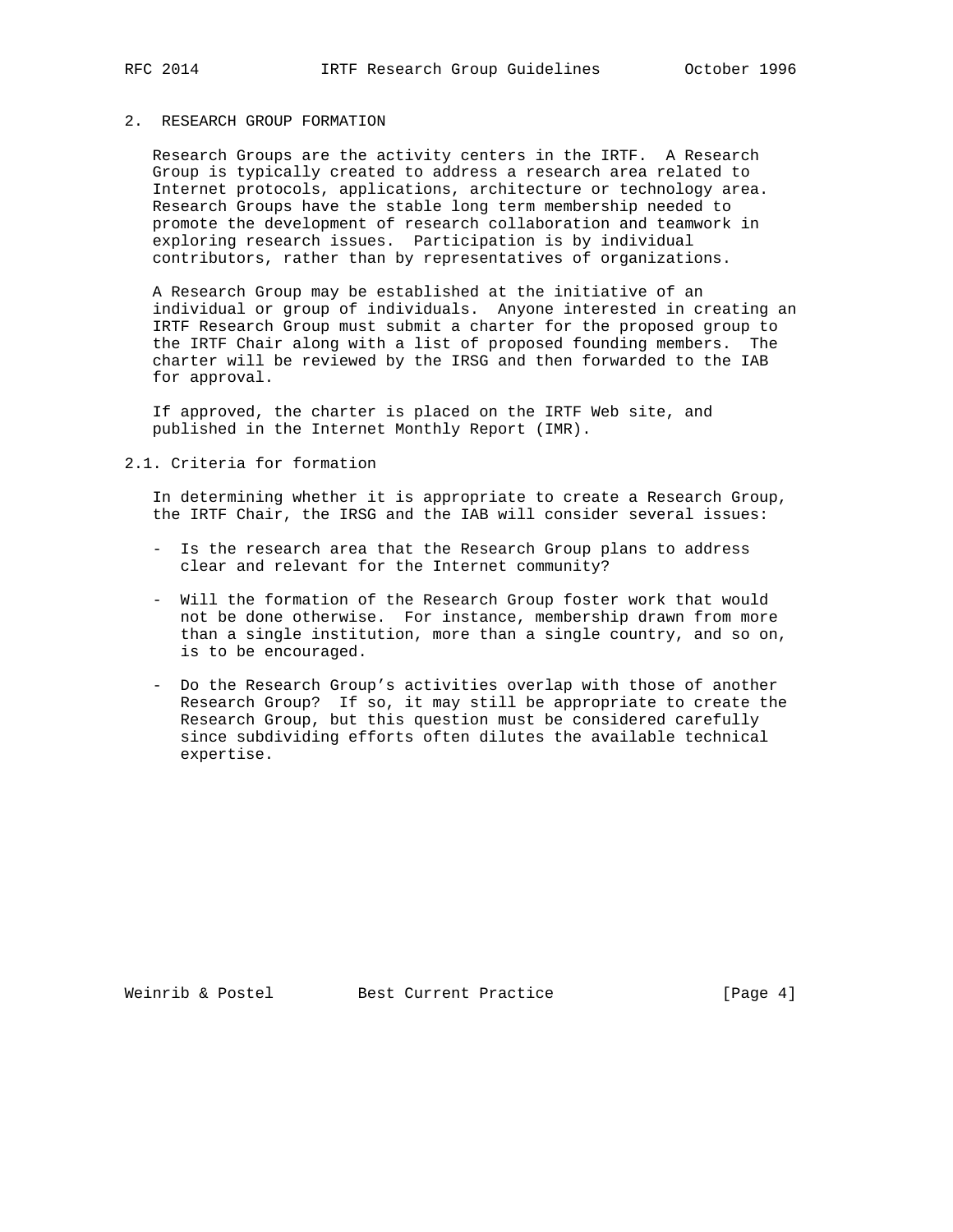- Is there sufficient interest and expertise in the Research Group's topic with at least several people willing to expend the effort that is likely to produce significant results over time? Research Groups require considerable effort, including management of the Research Group process, editing of Research Group documents, and contribution to the document text. IRTF experience suggests that these roles typically cannot all be handled by one person; at least four or five active participants are typically required. To help in this determination, a proposal to create a Research Group should include a list of potential charter members.

 The Internet Architecture Board (IAB) will also review the charter of the proposed Research Group to determine the relationship of the proposed work to the overall architecture of the Internet Protocol Suite.

2.2. Charter

 A charter is a contract between a Research Group and the IRTF to conduct research in the designated area. Charters may be renegotiated periodically to reflect changes to the current status, organization or goals of the Research Group.

 The formation of a Research Group requires a charter which is initially negotiated between a prospective Research Group Chair and the IRTF Chair. When the prospective Chair and the IRTF Chair are satisfied with the charter form and content, it becomes the basis for forming a Research Group.

A IRTF Research Group charter consists of five sections:

1. Research Group Name

 A Research Group name should be reasonably descriptive or identifiable. Additionally, the group shall define an acronym (maximum 8 printable ASCII characters) to reference the group in the IRTF directories, mailing lists, and general documents. The name and acronym must not conflict with any IETF names and acronyms.

2. Chair(s)

The Research Group may have one or two Chair(s) to perform the administrative functions of the group. The email address(es) of the Chair(s) shall be included.

Weinrib & Postel Best Current Practice [Page 5]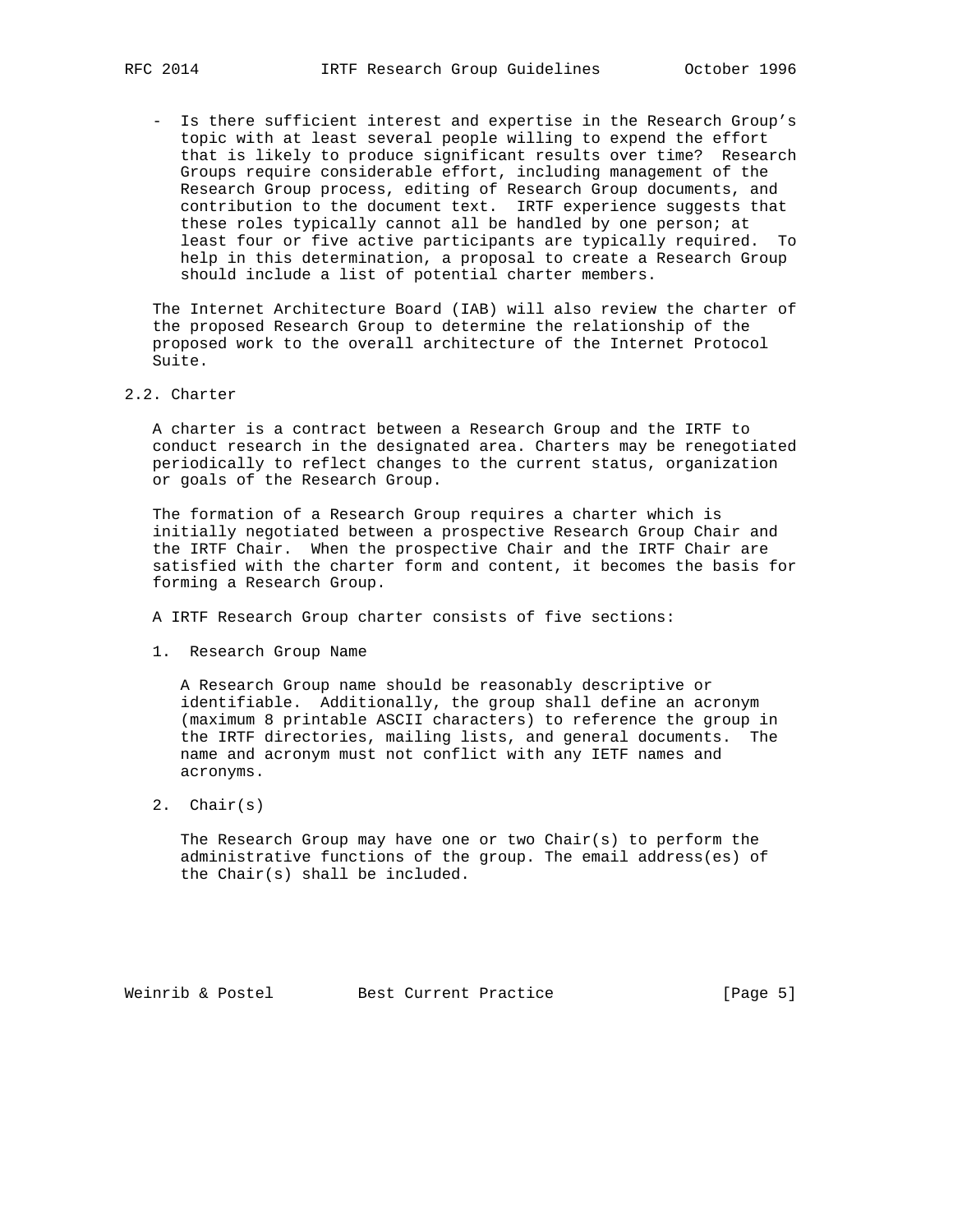3. Mailing list(s)

 Each Research Group shall have an address (possibly the Chair's) for members of the Internet community to send queries regarding the Research Group. For instance, for requests to join the group.

 A Research Group, whether limited membership or open, will have an "interest" Internet mailing list open to all interested parties. This list is used for an open discussion of the issues and announcements of results as they become available. Included should be the address to which an interested party sends a subscription request for the interest list and the procedures to follow when subscribing, and the location of the interest mailing list archive.

 It is expected that a Research Group may also have a mailing list limited to the regular meeting participants on which substantial part of the work of a Research Group is likely to be conducted via e-mail.

4. Membership Policy

 The Charter must define the membership policy (whether open or limited), and the procedure to apply for membership in the group. While limited membership is permitted, it is in no way encouraged or required.

5. Description of Research Group

 The focus and intent of the group shall be set forth briefly. By reading this section alone, an individual should be able to decide whether this group is relevant to their own work. The first paragraph must give a brief summary of the research area, basis, goal(s) and approach(es) planned for the Research Group. This paragraph will frequently be used as an overview of the Research Group's effort.

 To facilitate evaluation of the intended work and to provide on going guidance to the Research Group, the charter shall describe the proposed research and shall discuss objectives and expected impact with respect to the Internet Architecture.

3. RESEARCH GROUP OPERATION

 Research Groups are autonomous and each determines most of the details of its own operation with respect to session participation, reaching closure, norms of behavior, etc. Since the products are

Weinrib & Postel Best Current Practice [Page 6]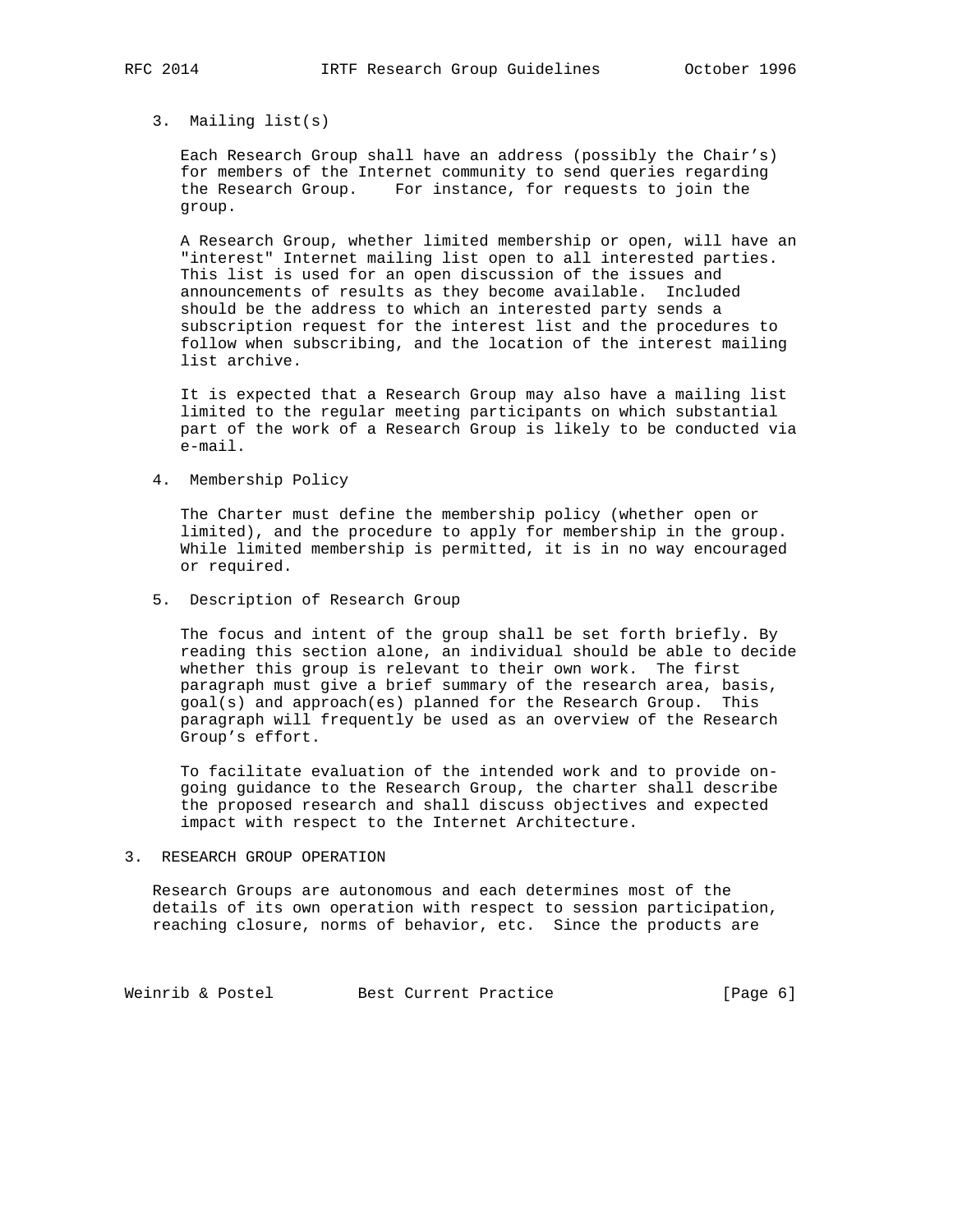research results, not Internet standards, consensus of the group is not required. Rather, the measure of success is the quality and impact of the research results.

 A number of procedural questions and issues will arise over time, and it is the function of the Research Group Chair to manage the group process, keeping in mind that the overall purpose of the group is to make progress towards realizing the Research Group's goals and objectives.

 There are few hard and fast rules on organizing or conducting Research Group activities, but a set of guidelines and practices have evolved over time that have proven successful. These are listed here, with actual choices typically determined by the Research Group members and the Chair.

3.1. Meeting planning

 For coordinated, structured Research Group interactions, the Chair must publish to the group mailing list a draft agenda well in advance of the actual meeting. The agenda needs to contain at least:

- The items for discussion;
- The estimated time necessary per item; and
- A clear indication of what documents the participants will need to read before the meeting in order to be well prepared.

 A Research Group will conduct much of its business via its electronic mail distribution list(s). It is also likely to meet periodically to accomplish those things that are better achieved in more interactive meetings, such as brainstorming, heated altercations, etc. Meetings may be scheduled as telephone conference, video teleconference, or face-to-face (physical) meetings.

 It is strongly encouraged that all Research Group meetings be recorded in written minutes, to keep informed members who were not present and the community at large and to document the proceedings for present and future members. These minutes should include the agenda for the meeting, an account of the high points of the discussion, and a list of attendees. Unless the Research Group chair decides otherwise, the minutes should be sent to the interest group and made available through the IRTF Web and ftp sites.

Weinrib & Postel Best Current Practice [Page 7]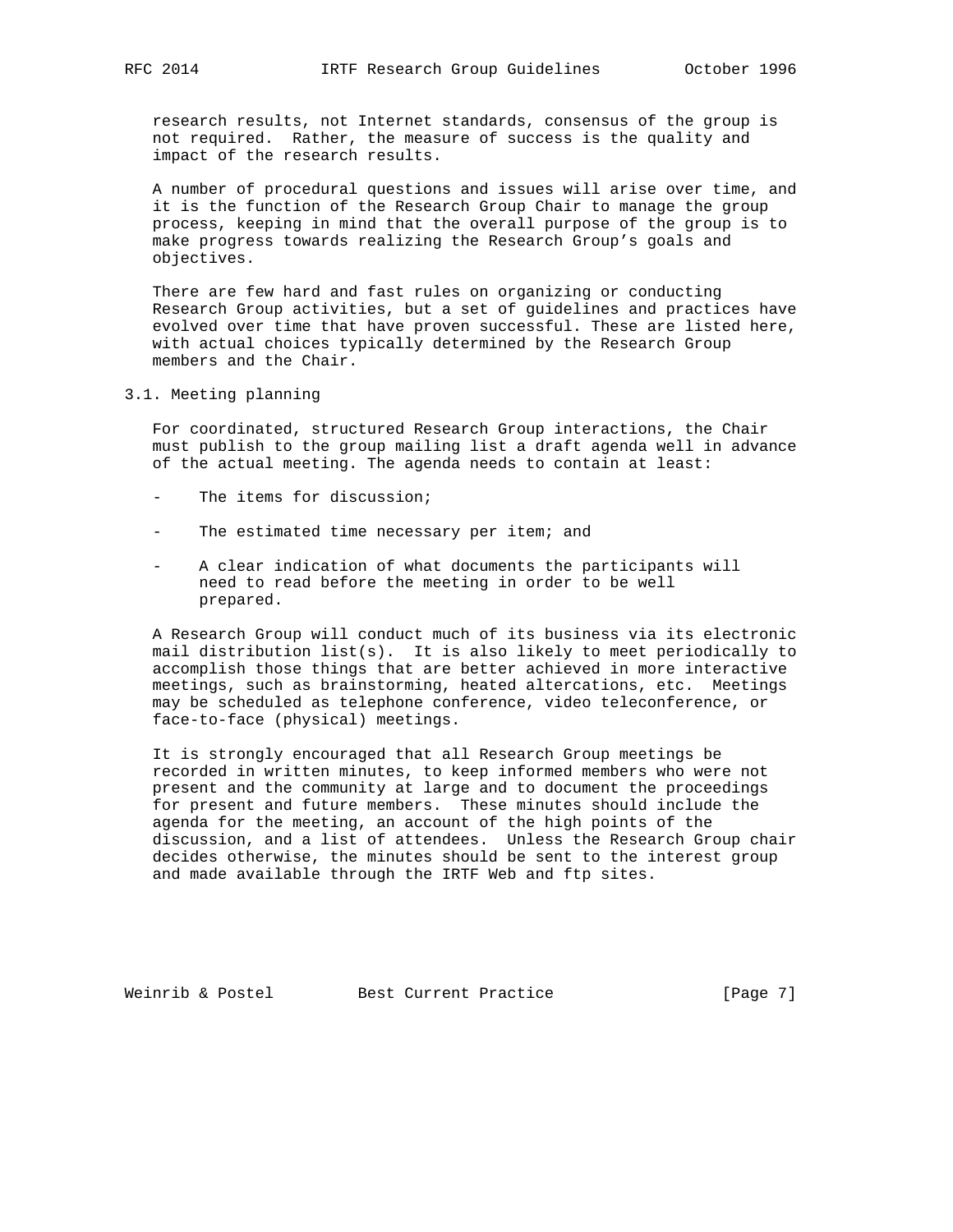# 3.2. Meeting venue

 Each Research Group will determine the balance of email and face-to face meetings that is appropriate for making progress on its goals.

 Electronic mail permits the easiest and most affordable participation; face-to-face meetings often permit better focus, more productive debate and enhanced working relationships.

 Face-to-face meetings are encouraged to be held co-located with the regular IETF meetings to minimize travel, since IRTF members are often also active in the IETF and to encourage the cross fertilization that occurs during hallway and after-hours interactions. Furthermore, as described above, even limited membership Research Groups are encouraged to hold occasional open meetings; an IETF meeting would serve as an ideal venue for such an event.

# 3.3. Meeting management

 The challenge to managing Research Group meetings is to balance the need for consideration of the various issues, opinions and approaches against the need to allow forward progress. The Research Group, as a whole, has the final responsibility for striking this balance.

4. RESEARCH GROUP TERMINATION

 If, at some point, it becomes evident that a Research Group is not making progress in the research areas defined in its charter, or fails to regularly report the results of its research to the community, the IRTF Chair can, in consultation with Group, either:

 1. Require that the group recharter to refocus on a different set of problems,

- 2. Request that the group choose new Chair(s), or
- 3. Disband the group.

 If the Research Group disagrees with the IRTF Chair's choice, it may appeal to the IAB.

# 5. STAFF ROLES

 Research Groups require considerable care and feeding. In addition to general participation, successful Research Groups benefit from the efforts of participants filling specific functional roles.

Weinrib & Postel Best Current Practice [Page 8]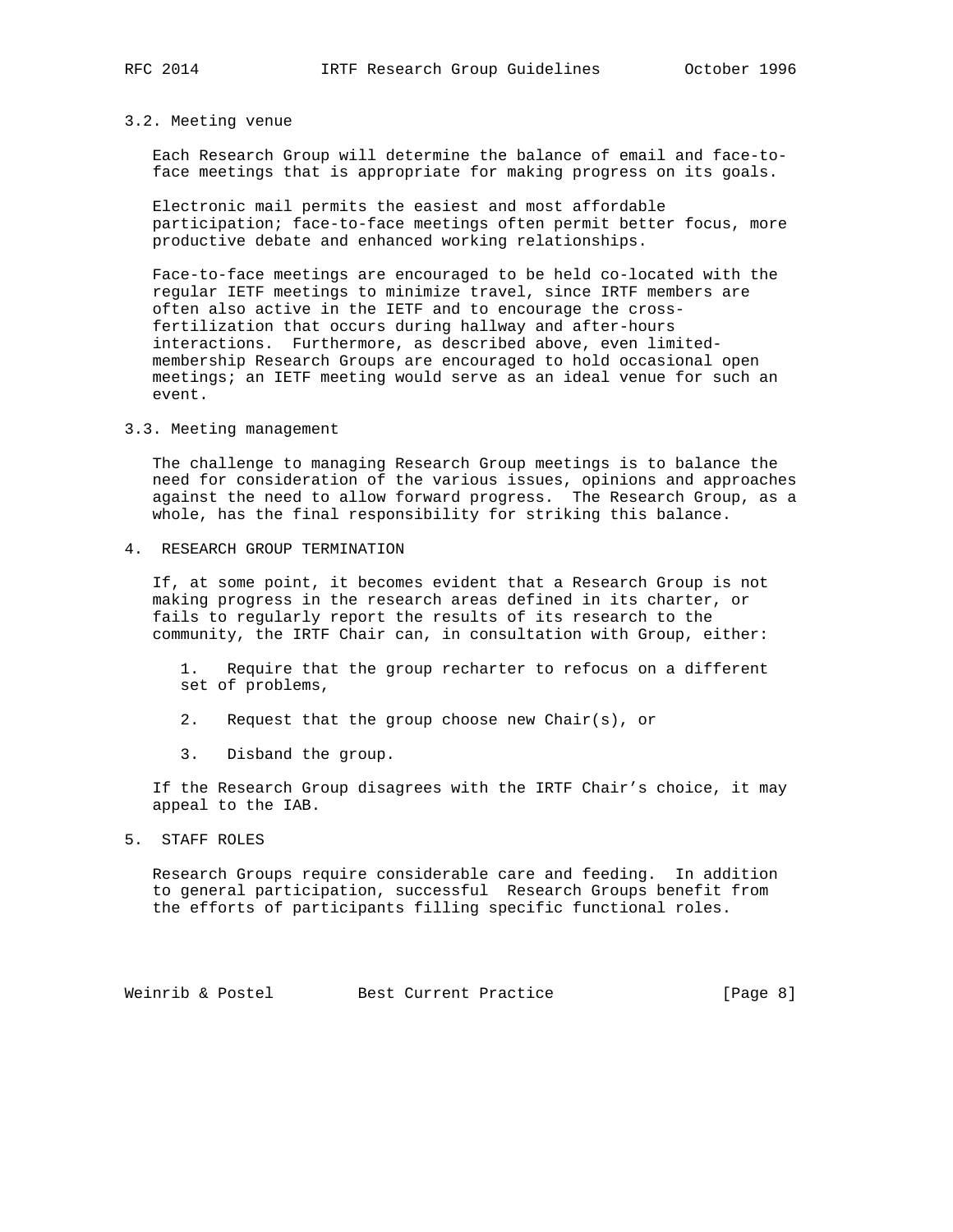# 5.1. IRTF Chair

 The IRTF Chair is responsible for ensuring that Research Groups produce coherent, coordinated, architecturally consistent and timely output as a contribution to the overall evolution of the Internet architecture. In addition to the detailed tasks related to Research Groups outlined below, the IRTF Chair may also from time to time arrange for topical workshops attended by the IRSG and perhaps other experts in the field.

# Planning

 The IRTF Chair monitors the range of activities. This may include encouraging the formation of Research Groups directly, rather than waiting for proposals from IRTF participants.

# Coordination of Research Groups

 The IRTF Chair coordinates the work done by the various Research Groups.

# Reporting

 The IRTF Chair reports on IRTF progress to the to the IAB and the wider Internet community (including via the IMR).

### Progress tracking

 The IRTF Chair tracks and manages the progress of the various Research Groups with the aid of a regular status report on documents and accomplishments from the Research Group Chairs. The resulting reports are made available to the community at large at regular intervals.

# 5.2. IRSG Member

 Members of the IRSG are responsible for advising the IRTF Chair on the chartering of new Research Groups and other matters relating to the smooth operation of the IRTF. In addition, most IRSG members are also Research Group chairs.

Weinrib & Postel Best Current Practice [Page 9]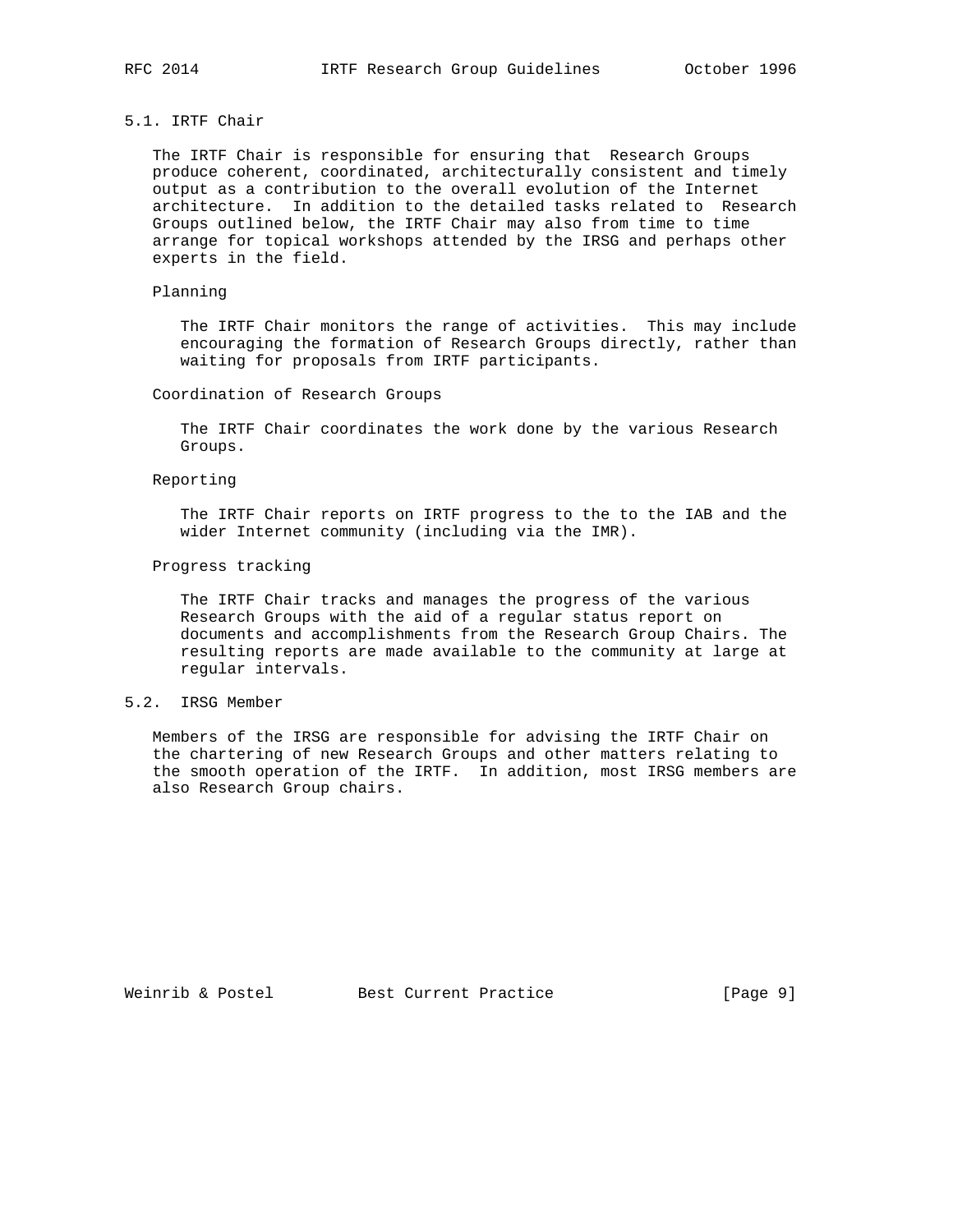### 5.3. Research Group Chair

 The Research Group Chair is concerned with making forward progress in the areas under investigation, and has wide discretion in the conduct of Research Group business. The Chair must ensure that a number of tasks are performed, either directly or by others assigned to the tasks. This encompasses at the very least the following:

Ensuring the Research Group process and content management

 The Chair has ultimate responsibility for ensuring that a Research Group achieves forward progress. For some Research Groups, this can be accomplished by having the Chair perform all management related activities. In other Research Groups -- particularly those with large or divisive participation -- it is helpful to allocate process and/or secretarial functions to other participants. Process management pertains strictly to the style of Research Group interaction and not to its content. The secretarial function encompasses preparation of minutes, and possibly editing of group-authored documents.

Moderate the Research Group email list

 The Chair should attempt to ensure that the discussions on this list are relevant and that not devolve to "flame" attacks or rat hole into technical trivia. The Chair should make sure that discussions on the list are summarized and that the outcome is well documented (to avoid repetition).

Organize, prepare and chair face-to-face and on-line formal meetings

 The Chair should plan and announce meetings well in advance. (See section on Meeting Planning for procedures.)

Communicate results of meetings

 The Chair and/or Secretary must ensure that minutes of a meeting are taken.

Weinrib & Postel Best Current Practice [Page 10]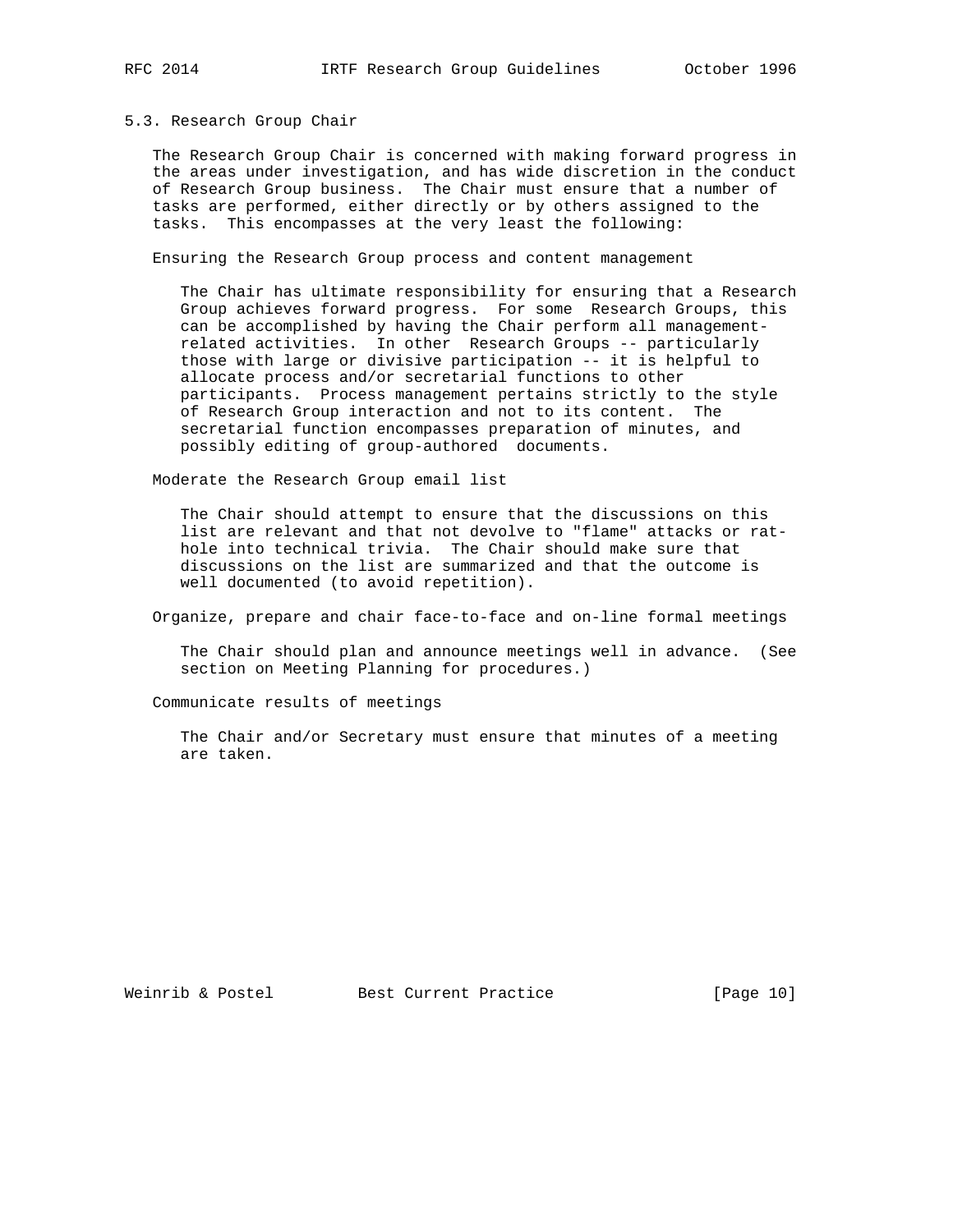# Distribute the work

 It is expected that all Research Group participants will actively contribute to the work of the group. Research Group membership is expected to be a long term commitment by a set of motivated members of the research community. Of course, at any given time more of the work is likely to be done by a few participants with particular interests, set of skills and ideas. It is the task of the Chair to motivate enough experts to allow for a fair distribution of the workload.

# Document development

 Research Groups produce documents and documents need authors. However, authorship of papers related to the work of a Research Group is one of the primary reasons that researchers become members, so finding motivated authors should not be a problem.

 It is up to the Research Group to decide the authorship of papers resulting from Research Group activities. In particular, authorship by the entire group is not required.

Document publication

 The Chair and/or Secretary will work with the RFC Editor to ensure documents to be published as RFCs conform with RFC publication requirements and to coordinate any editorial changes suggested by the RFC Editor.

## 5.4. Research Group Editor/Secretary

 Taking minutes and editing jointly-authored Research Group documents often is performed by a specifically-designated participant or set of participants.

# 6. RESEARCH GROUP DOCUMENTS

### 6.1. Meeting documents

 All relevant documents for a meeting (including the final agenda) should be published to the group mailing list and available at least two weeks before a meeting starts.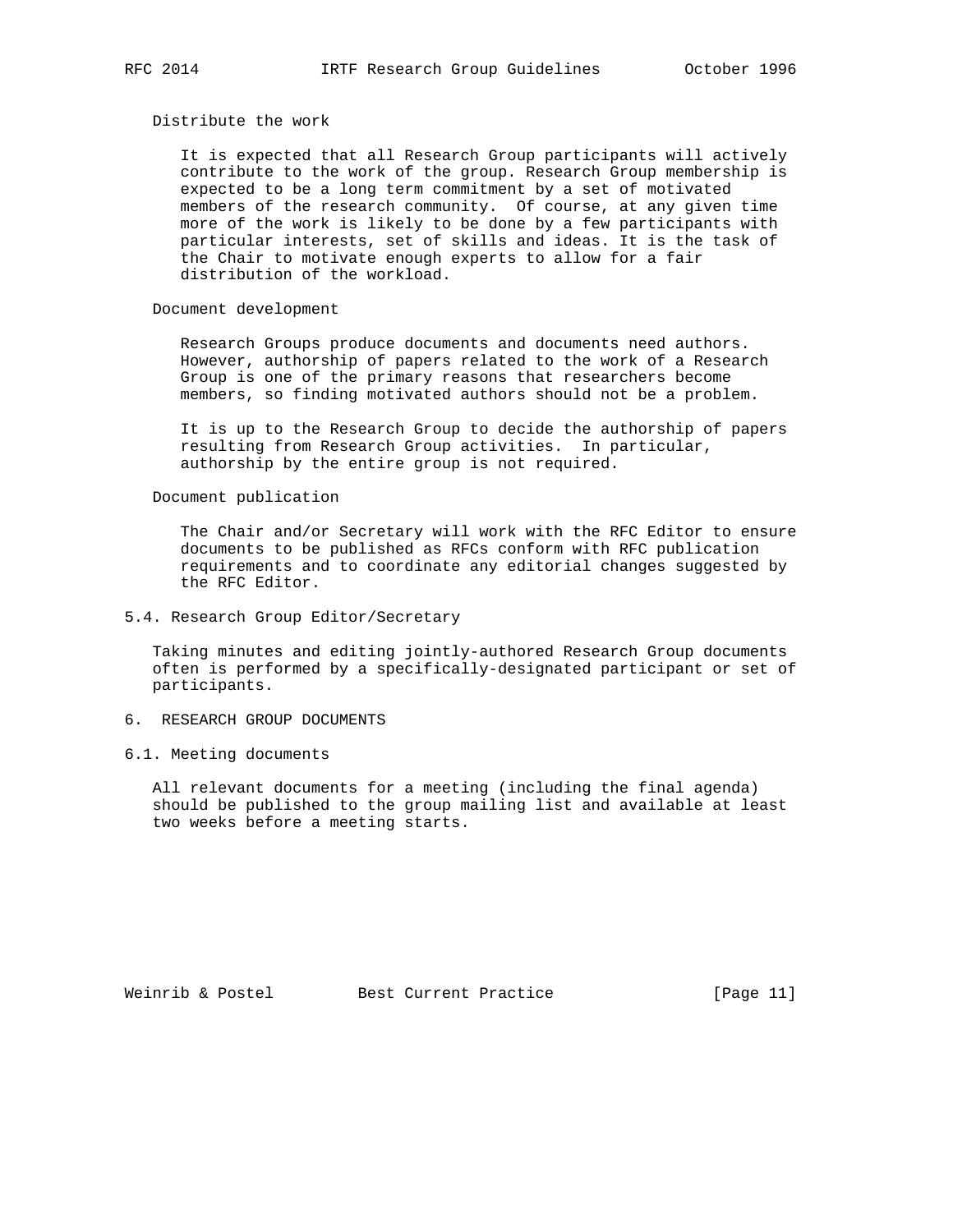It is strongly suggested that the Research Group Chair make sure that an anonymous FTP directory or Web site be available for the upcoming meeting. All relevant documents (including the final agenda and the minutes of the last meeting) should be placed in this directory. This has the advantage that all participants can retrieve all files in this directory and thus make sure they have all relevant documents. Also, it will be helpful to provide electronic mail-based retrieval for those documents.

# 6.2. Request For Comments (RFC)

 The work of an IRTF Research Group usually results in publication of research papers and other documents, as well as documents as part of the Informational or Experimental Request For Comments (RFCs) series [1]. This series is the archival publication record for the Internet community. A document can be written by an individual in a Research Group, by a group as a whole with a designated Editor, or by others not involved with the IRTF. The designated author(s) need not include the group Chair(s).

 NOTE: The RFC series is a publication mechanism only and publication does not determine the status of a document. Status is determined through separate, explicit status labels. In other words, the reader is reminded that all Internet Standards are published as RFCs, but NOT all RFCs specify standards.

 The RFC's authors are expected to work with the RFC Editor to meet all formatting, review and other requirements that the Editor may impose. Usually, in case of a submission intended as an Informational or Experimental RFC minimal review is necessary, although publication in the Experimental track generally requires IESG review. However, in all cases initial publication as an Internet Draft is preferred.

 If the Research Group or the RFC Editor thinks that an extensive review is appropriate, the IRTF Chair may be asked to conduct one. This review may either be done by the IRTF Chair, the IRSG, or an independent reviewer selected by the IRTF Chair. Occasionally, review by the IETF or IESG may be appropriate.

Weinrib & Postel Best Current Practice [Page 12]